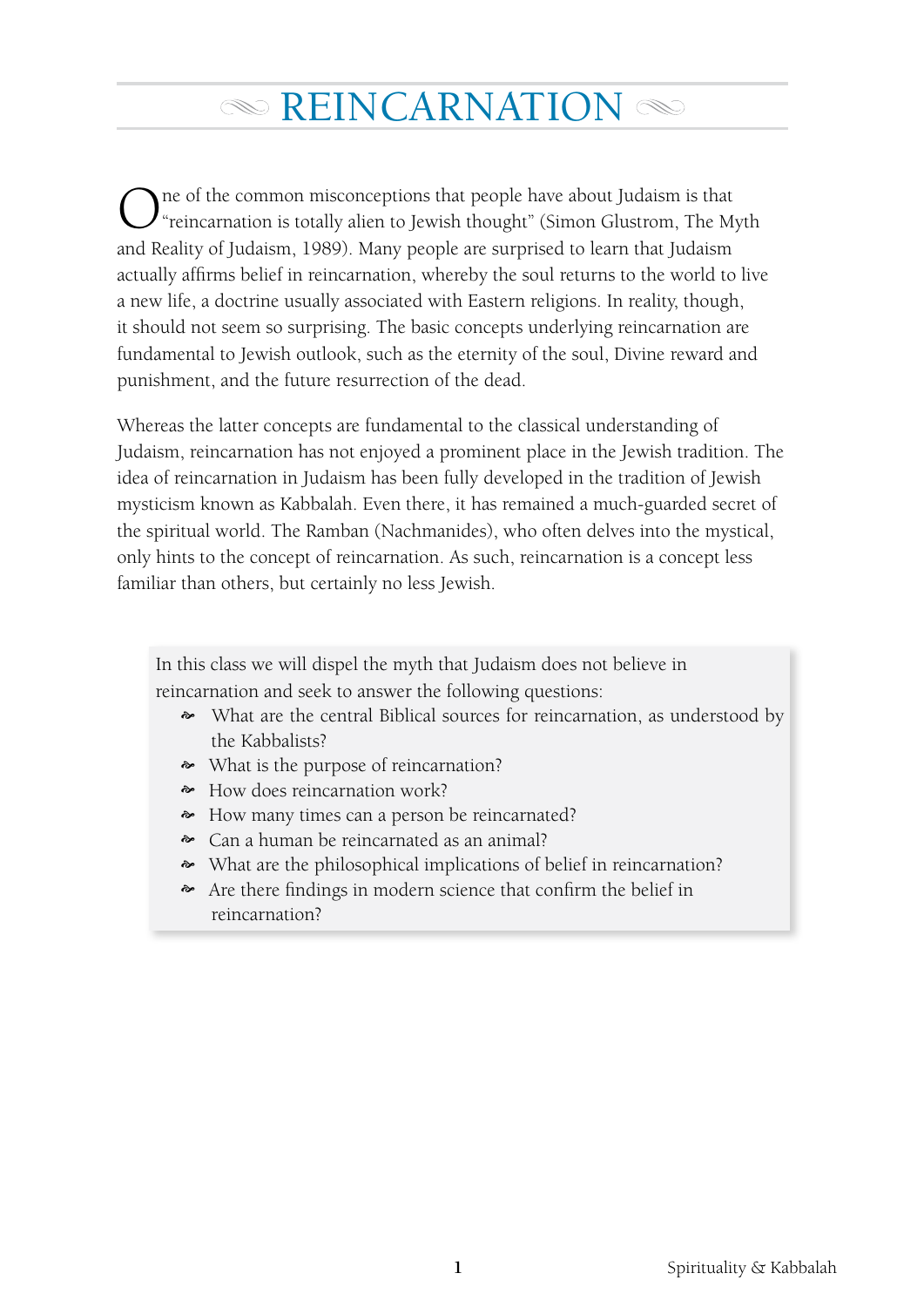# **Class Outline**

| Section I:   | Overview of Reincarnation                                    |
|--------------|--------------------------------------------------------------|
|              | Part A. Background: The Body/Soul Duality                    |
|              | Part B. Sources in the Torah and Prophets                    |
| Section II:  | The Purpose and Nature of Reincarnation                      |
|              | Part A. The Purpose of Reincarnation                         |
|              | Part B. The Nature of Reincarnation                          |
| Section III: | The Philosophical Implications of Belief in Reincarnation    |
|              | Part A. Personal Accountability for Perfection of One's Soul |
|              | Part B. Why Bad Things Happen to Good People                 |
|              | Part C. Human Injustice                                      |
|              | Part D. Premature Death                                      |
|              | Part E. Disabilities                                         |
| Section IV:  | Evidence of Past Lives                                       |
|              | Part A. Scientific Investigation                             |
|              | Part B. Paranormal Behavior in Children                      |
|              |                                                              |

Part C. Xenoglossy

Part D. Physical Evidence of Reincarnation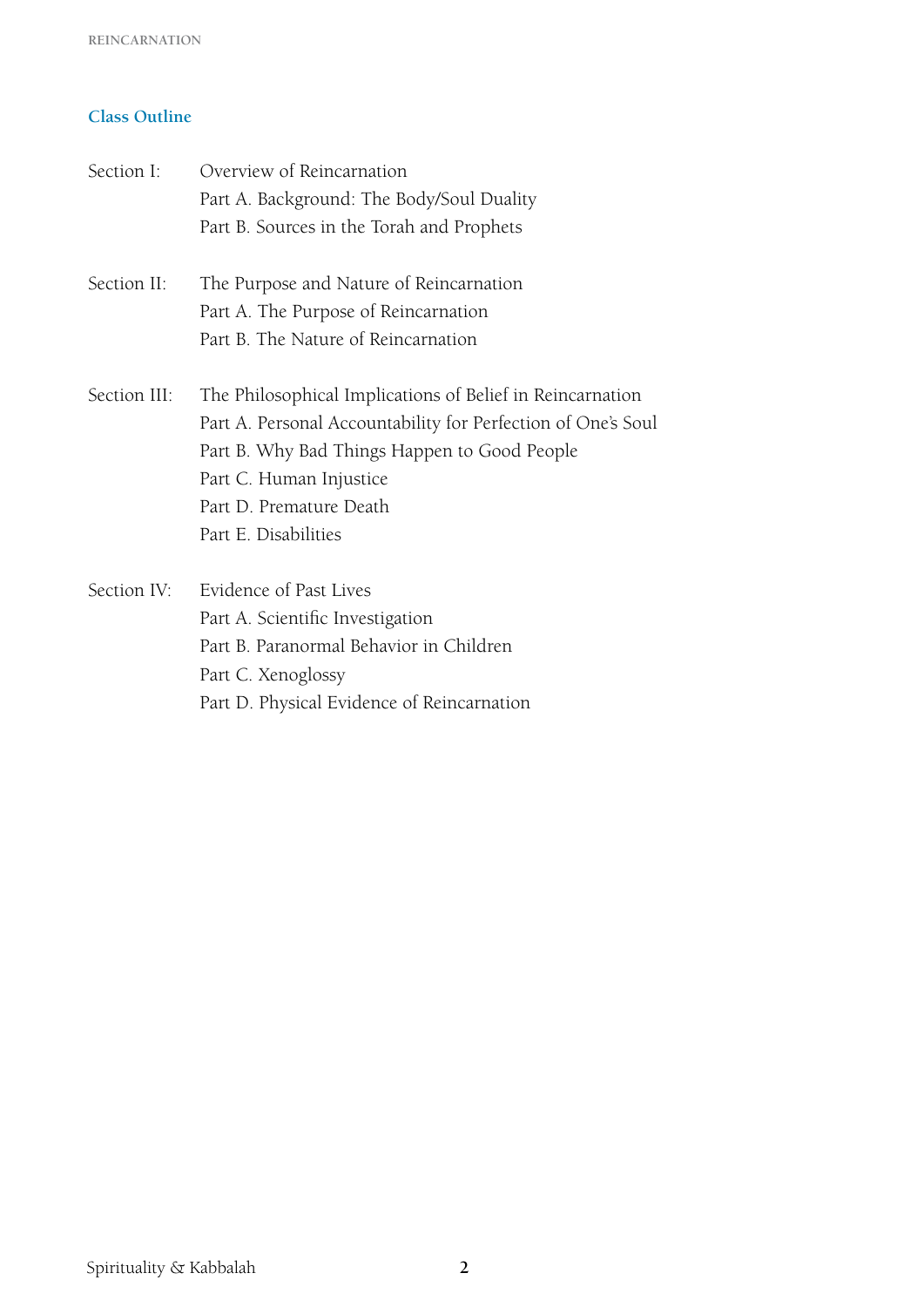# **Section I:** Overview of Reincarnation

From a Torah perspective there is no doubt as to the presence of a spiritual soul which transcends the material body and which continues to exist even after the body, the earthly vessel of the soul "returns to the earth." Reincarnation is simply an extension of the continued existence of the soul whereby a soul reenters the physical world and occupies a different body than it did in its previous earthly life.

While some Torah laws and verses are suggestive of the process of reincarnation, the concept is only made explicit by Kabbalistic authorities such as the Zohar, Sefer HaBahir (attributed to the first century Sage, Rabbi Nechuniah ben Hakanah), Ramban, and the Arizal (Rabbi Yitzchak Luria).

# **Part A. Background: The Body/Soul Duality**

# **1. Genesis (Bereishit) 2:7 – The human soul.**

The Lord, God, formed the Man, earth from the ground, and He blew into his nostrils the living soul; and the Man became a living being.

וייצר ה' אלקים את האדם עפר מן האדמה ויפח באפיו נשמת חיים ויהי האדם לנפש חיה.

# **2. Kohelet (Ecclesiastes) 12:7 – The soul returns to God.**

And the dust will return to the earth as it was, and the spirit will return unto God Who gave it.

וישוב העפר אל הארץ כשהיה והרוח תשוב אל האלקים אשר נתנה.

# **3. Midrash HaGadol, Bereishit 2:7– The soul and body return to their source.**

"He blew within his nostrils the soul of life" – He created his body from the land, and his spirit from the heavens. And at the time of his death, the part which comes from the land returns to the land, and the part which comes from the heavens returns to the heavens.

"ויפח באפיו נשמת חיים" – ברא גופו מן הארץ ונפשו מן השמים. ובשעת מיתתו חלק הארץ חוזר לארץ וחלק השמים חוזר לשמים.

# **Part B. Sources in the Torah and Prophets**

# **1. Devarim (Deuteronomy) 33:6; Targum Onkelos ibid. – Moshe (Moses) blesses Reuven (who had long since died) that he should not die "a second death."**

Let Reuven live, and not die.

Let Reuven live an eternal life, and let him not die a second death. [Meaning: let Reuven not require the rectification of reincarnation, which would cause him to die a second death.]

יחי ראובן ואל ימות.

יחי ראובן לחיי עלמא ומותא תנינא לא ימות.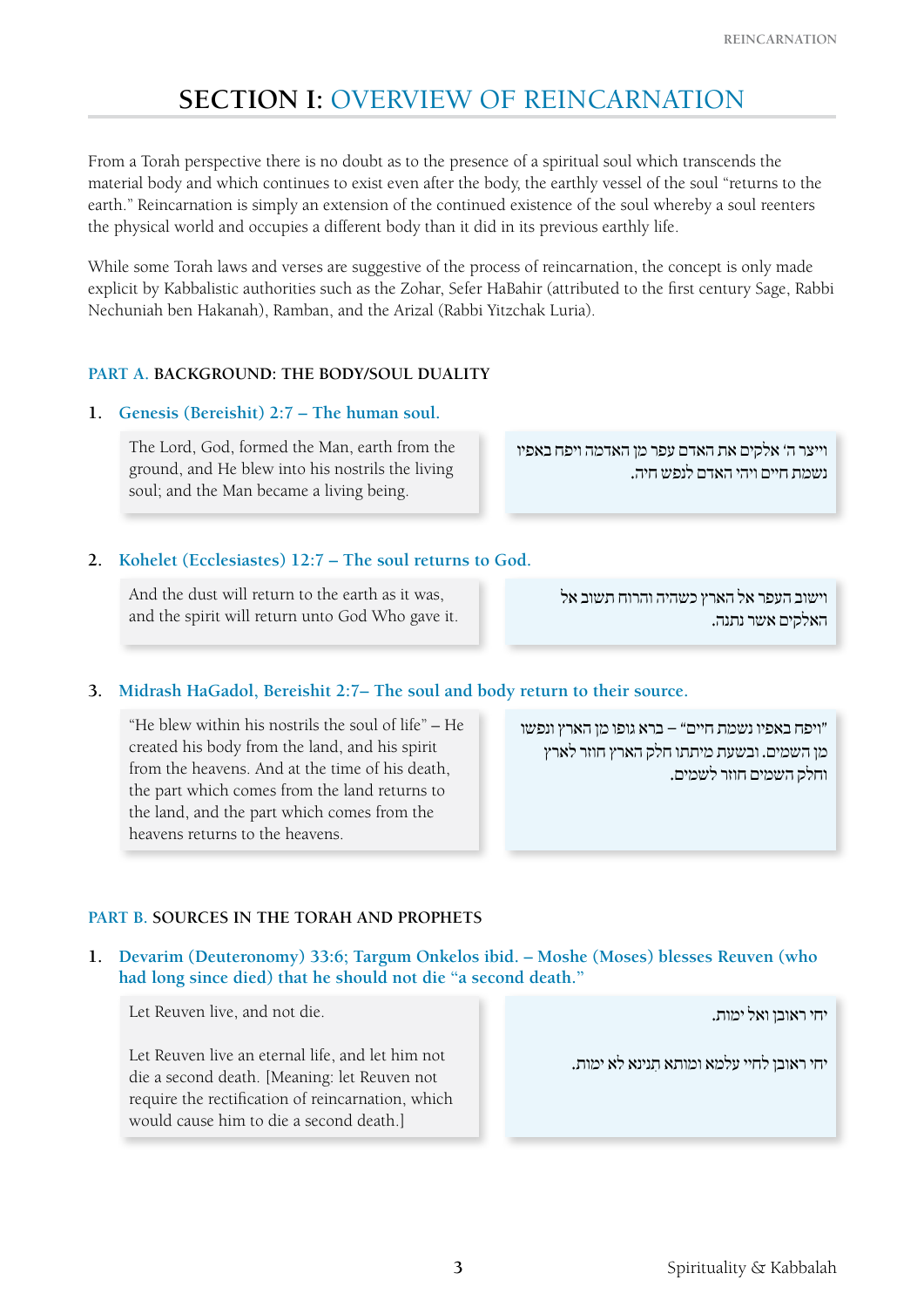# **2. Ibid. 25:5-6 − According to Kabbalistic sources, the law of yibum (levirate marriage) is based on reincarnation.**

When brothers dwell together and one of them dies and has no child, the widow shall not remarry to one not of his kin; her brother-in-law shall come to her and take her to himself as a wife and perform the levirate marriage. And it shall be that the first-born son that she bears shall succeed in the name of his dead brother, that his name not be blotted out from Israel.

כי ישבו אחים יחדו ומת אחד מהם ובן אין לו לא תהיה אשת המת החוצה לאיש זר יבמה יבא עליה ולקחה לו לאשה ויבמה: והיה הבכור אשר תלד יקום על שם אחיו המת ולא ימחה שמו מישראל.

# **3. Zohar, Vol. III, p. 215b – Yibum enacts the secret of reincarnation.**

This is the secret of reincarnation.

[The son born to the husband's brother from his deceased brother's wife is a reincarnation of the deceased brother.]

והאי איהו רזא דגלגול.

# **4. Ramban, Bereishit 38:8 − Yibum is founded on reincarnation, the Kabbalistic secret of genealogy.**

Rather, the matter is a great secret, from the secrets of the Torah in the genealogy of mankind, which is known to the eyes of seers, to whom Hashem has given eyes to see and ears to hear … and the one who is wise will understand. [The Ramban is referring to the secret of reincarnation.]

אבל הענין סוד גדול מסודות התורה בתולדת האדם, ונכר הוא לעיני רואים אשר נתן להם השם עינים לראות ואזנים לשמוע... והמשכיל יבין.

# **5. Shemot (Exodus) 20:5; Zohar, Vol. II, p. 91b − A person may assume accountability for his transgressions in another incarnation.**

"I keep in mind the transgression of the fathers for [their] descendants, to the third and fourth [generation]."

There is one tree [soul], which is planted [in a body] once, twice, three times, and four times, and is punished for the transgressions of the first [incarnation]. The father, the son, the third, and the fourth generation, are all one [soul], which has not been rectified and has not even tried to rectify itself.

פקד עון אבות על בנים, על שלשים ועל רבעים, אילנא חדא דאינציב חדא ותרין זמנין ותלת זמנין וארבע זמנין, ואתפקד על חובוי קדמאי, אב ובן שלישי ורביעי חד הוא, כד לא אתתקן ולא חייש לאתתקנא.

# **6. Iyov (Job) 33:30, with commentary of Recanati on Bereishit 23 – This verse is a reference to reincarnation.**

Behold, God does all these things with man, two or three times …

הן כל אלה יפעל א-ל פעמים שלוש עם גבר: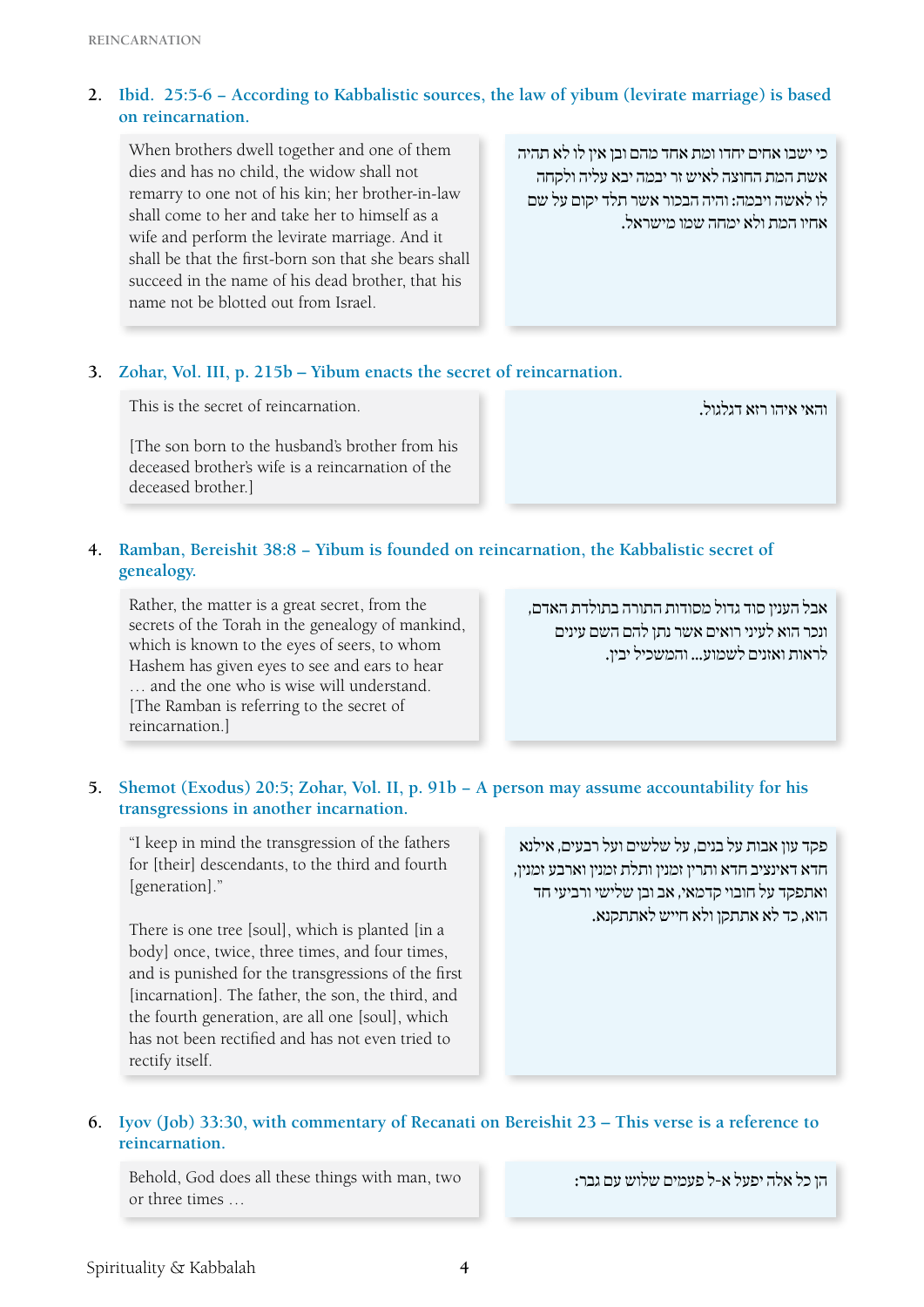To bring back his soul from the grave, to bask in the light of the living.

See the Ramban in *Sha'ar HaGemul* (commenting on Iyov), who also understands the above verse in this way.

# **7. Chevrah Lomdei Mishnah.org − According to the Vilna Gaon, the Book of Yonah (Jonah) can be seen as a metaphor for reincarnation.**

In addition to the factual, true account of Yonah's mission, the Vilna Gaon (throughout his commentary to Sefer Yonah) perceives an allegorical interpretation within the text. Yonah is the *neshamah* (soul), which is charged with a mission to fulfill in this world: perfecting itself. The neshamah boards a "vessel" to journey through this world: namely, the body. But the person tries to flee from God and avoid fulfilling His charge. Eventually, the individual is "swallowed up" and departs from this world, leaving his task unfinished. What happens after that? "And the Word of God came to Yonah a second time, saying: 'Arise! Go to Nineveh … '" (Yonah 3:1-2). The soul is sent back to earth, to finally accomplish its intended mission.

# **Key Themes of Section I**

- [ **Biblical sources clearly state that man is the composite of a physical body and a spiritual soul. When the body dies, the soul returns to God. When reincarnation occurs, that soul then enters a new body.**
- [ **The idea of reincarnation, which remained a Kabbalistic secret until late in Jewish history, is nevertheless alluded to in many places in the Bible. Kabbalah reveals the inner workings of the Torah founded on the reality of reincarnation.**

# **Section II:** The Purpose and Nature of Reincarnation

Each human being is created *b'tselem Elokim*, in the Image of God. According to the Kabbalists *tselem Elokim* applies to both Jews and non-Jews. The foundation of reincarnation is based on the principle that God created each person with the goal of reaching perfection by using his free will. If the soul did not achieve perfection in one lifetime, reincarnation affords additional opportunities to perfect the soul using free will (in contrast to those cases necessitating transmigration into animals, plants, or inanimate objects, which purifies the soul independently of free will).

# **Part A. The Purpose of Reincarnation**

# **1. Rabbi Reuven Leuchter, Ner Le'Elef – Assisting an individual to reach perfection.**

The concept of reincarnation is very profound. As taught in Derech Hashem (see below), each human being was placed by God in this world to earn *perfection*. We need to appreciate how great each person can actually become. Perfection means the "fulfillment" of every atom that comprises a human being. God has faith in every individual to achieve this goal and does not give up on anyone.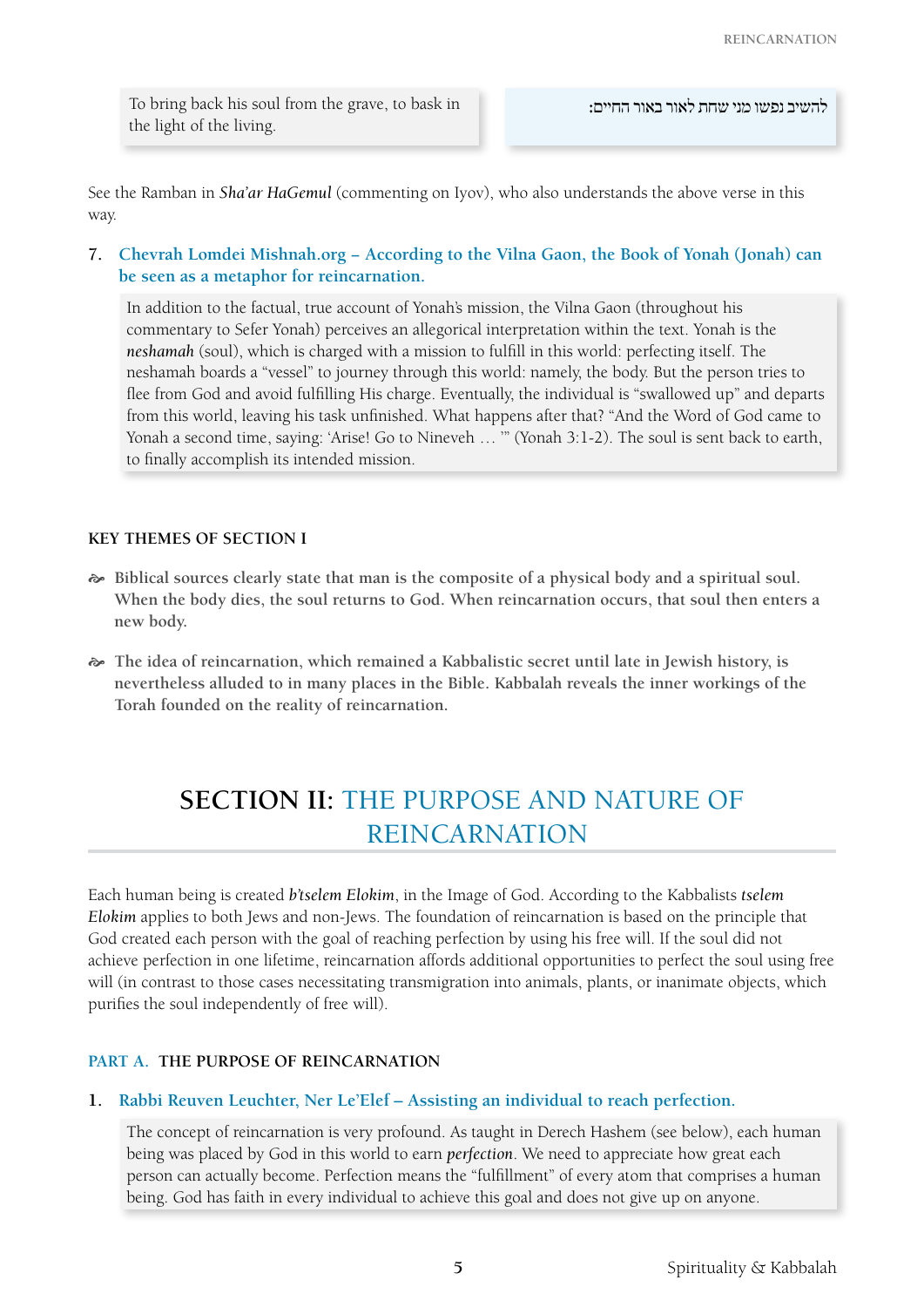Reincarnation can assist a person to reach perfection by perfecting different components of the soul that was not achieved in a previous lifetime; which explains why souls can be reincarnated as either human beings, animals, flowers or inanimate objects.

In order to appreciate what benefit reincarnation offers the soul, one must have a general understanding of the purpose of Creation in the first place.

**2. Ramchal (Rabbi Moshe Chaim Luzzatto), Derech Hashem 1:2:1-1:3:2, Rabbi Aryeh Kaplan translation, Feldheim Publishers – Man must earn his perfection through the correct application of his free will, which can only happen in a physical world.**

God's purpose in Creation was to bestow of His good to another … His wisdom therefore decreed that the nature of this true benefaction be His giving created things the opportunity to attach themselves to Him to the greatest degree possible for them.

God's wisdom, however, decreed that for such good to be perfect, the one enjoying it must be its master. That is, he must earn it for himself … man must earn his perfection through his own free will and desire … It was necessary, therefore, for man to be given free will, to be balanced between good and evil and not compelled toward either.

In order that God's goal best be achieved, the Highest Wisdom decreed that man should consist of two opposites. These are his pure spiritual soul and his unenlightened physical body. Each one is drawn toward its nature, so that the body inclines toward the material, while the soul leans toward the spiritual.

The two are then in constant battle. If the soul prevails, it not only elevates itself but the body as well, and the individual thereby attains his destined perfection.

הנה התכלית בבריאה היה להטיב מטובו ית' לזולתו... על כן גזרה חכמתו שמציאות ההטבה האמיתית הזאת יהיה במה שינתן מקום לברואים לשיתדבקו בו ית',

באותו השיעור שאפשר להם שיתדבקו... ואולם גזרה חכמתו, שלהיות הטוב שלם, ראוי שיהיה הנהנה בו בעל הטוב ההוא. פירוש - מי שיקנה הטוב בעצמו... ואולם צריך שיהיה זה בבחירתו ורצונו... על כן הוכרח שיונח הדבר לבחירתו, שתהיה נטיתו שקולה לשני הצדדין ולא מוכרחת לאחד מהם...

ואולם להיות הדבר הזה נשלם כראוי, גזרה החכמה העליונה שיהיה האדם מורכב משני הפכים, דהיינו מנשמה שכלית וזכה, וגוף ארציי ועכור, שכל אחד מהם יטה בטבע לצדו, דהיינו הגוף לחומריות והנשמה לשכליות,

ותמצא ביניהם מלחמה, באופן שאם תגבר הנשמה, תתעלה היא ותעלה הגוף עמה, ויהיה אותו האדם המשתלם בשלימות המעותד...

The physical world provides the battleground for man's free will, providing the soul with an opportunity to perfect itself. As the sources below demonstrate, reincarnation offers a second chance at earning perfection.

The Arizal, in his introductory chapters to *Sha'ar HaGilgulim*, mentions several reasons for which a soul may be reincarnated. These include:

- 1. Repairing spiritual damage that was incurred through transgressions in a previous life
- 2. Achieving a level of perfection that was not achieved previously
- 3. One may be reincarnated for the purpose of helping others to reach spiritual perfection.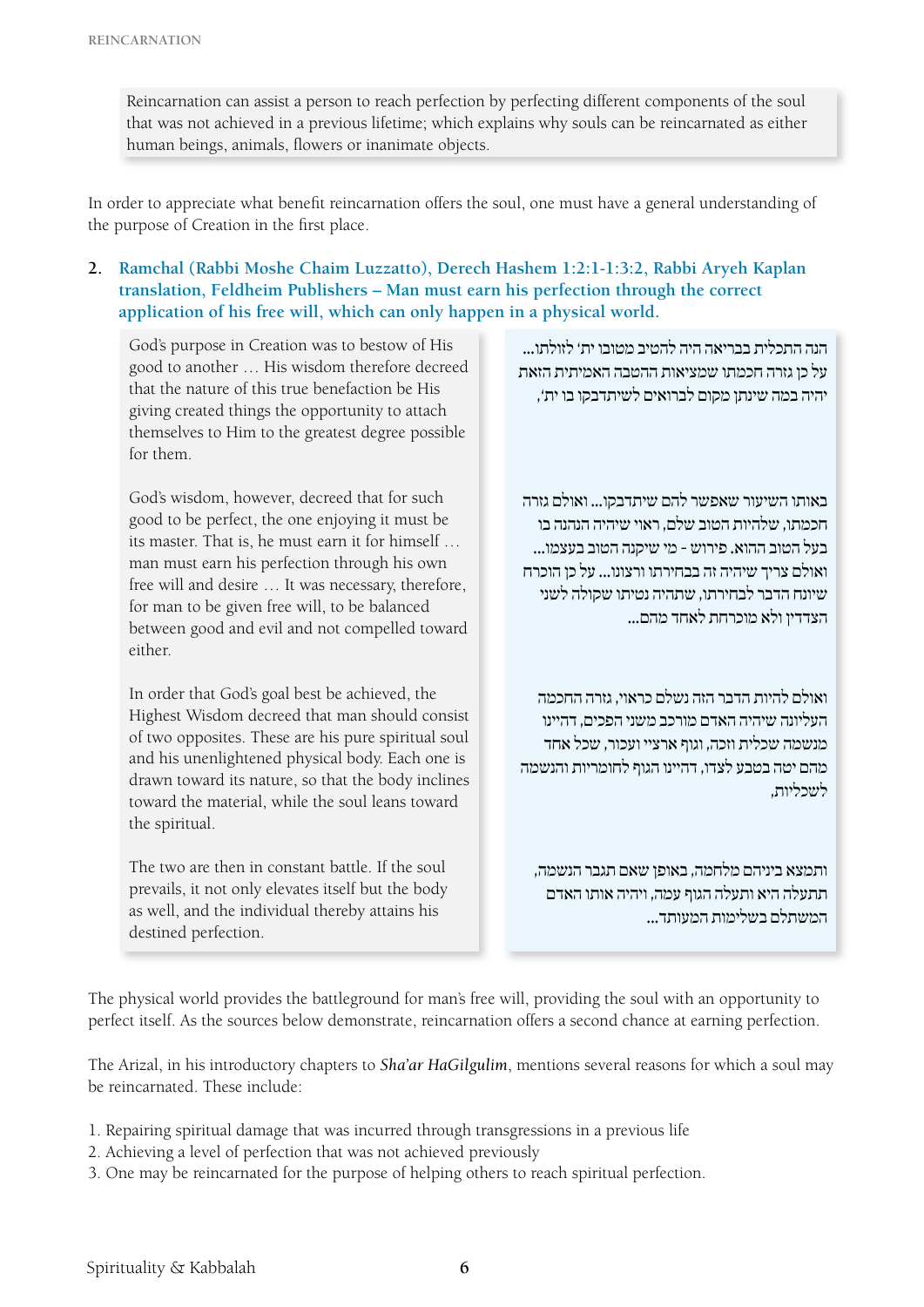The common denominator of these reasons is that a person may return to this world in order to complete his essential calling, which he had not accomplished in his previous life or lives. Reincarnation may also be a form of punishment; nevertheless, it is for the ultimate benefit of the soul, which is able to reach its potential by returning to the physical world.

# **3. Rabbi Eliyahu de Vidas, Reishit Chochmah, Sha'ar HaYirah # 13 − Reincarnation can help where** *Gehinnom* **cannot.**

Why is reincarnation necessary for the soul since it gets purified in Gehinnom anyway? My teacher (Remak) explained that there are two reasons for reincarnation: (1) because a person may be lacking in the observance of certain commandments which are needed for perfection. Gehinnom can only purify, but not add that which is lacking; (2) Reincarnation can correct and purify things that Gehinnom cannot purify. This is because not all sins can be purified in Gehinnom; therefore a person must return to the world to fulfill his mission of perfection.

ובענין למה יצטרך גלגול לנשמה אחר שהיא ובענין נטהרת בגיהנם, תירץ מורי ע"ה כי הגלגול הוא לשתי סבות האחת לחסרון מצוה שלא השלים וצריך לחזור ולהשלים כראוי, ולזה מוכרח להתגלגל, כי אין גיהנם אלא טהרה לבד אבל לא להשלים חסרון. ועוד כי אפשר שיבא לתקן ולטהר מה שאי אפשר לגיהנם לטהר. והוא כי יש עונות שהגיהנם מטהר ויש שאין גיהנם מטהר ומוכרח הוא לבא להשלים.

# **4. Zohar, Vol. I, p. 186b – Replanted to complete one's purpose.**

As long as a person is unsuccessful in fulfilling his purpose in this world, the Holy One, Blessed be He, uproots him and replants him over and over again.

וכל זמנא דבר נש לא יצלח בהאי עלמא, קב"ה עקר ליה ונטע ליה בכמה זמנין כמלקדמין.

For example, the Chofetz Chaim writes that a person who was wealthy and never assisted the disadvantaged may be reincarnated as a person who is poverty-stricken to understand the necessity of *tzedakah* (charity) and the plight of the poor.

### **5. Sefer HaBahir (first century CE) 195 – Expiating the transgressions of previous lives.**

To explain why good things happen to one righteous person, while bad things happen to another is because the latter did evil in a previous [life], and is now experiencing the consequences … This can be compared to a person who planted a vineyard and hoped to grow sweet grapes, but instead, sour grapes grew. He saw that his planting and harvest were not successful so he tore it out. He cleaned out the sour grape vines and planted again. When he saw that his planting was not successful, he tore it up and planted it again.

מפני מה צדיק וטוב לו צדיק ורע לו, מפני שהצדיק הזה כבר היה רשע לשעבר ועתה נענש ... משל למה"ד לאדם שנטע בגנו כרם ויקו לעשות ענבים ויעש באושים, ראה שלא הצליח נטעו גדרו ופרצו ונקה הגפנים מן הבאושים ונטעו עוד שנית ראה שלא הצליח גדרו נטעו אחר שנקה וראה שלא הצליח ועקרו ונטעו.

# **6. Ramchal, Derech Hashem 2:3:10, Rabbi Aryeh Kaplan translation, Feldheim Publishers – Reincarnation is part of God's plan for the individual.**

עוד שורש אחר נמצא להנהגה בעניני העוה"ז, והוא refere is another important principle regarding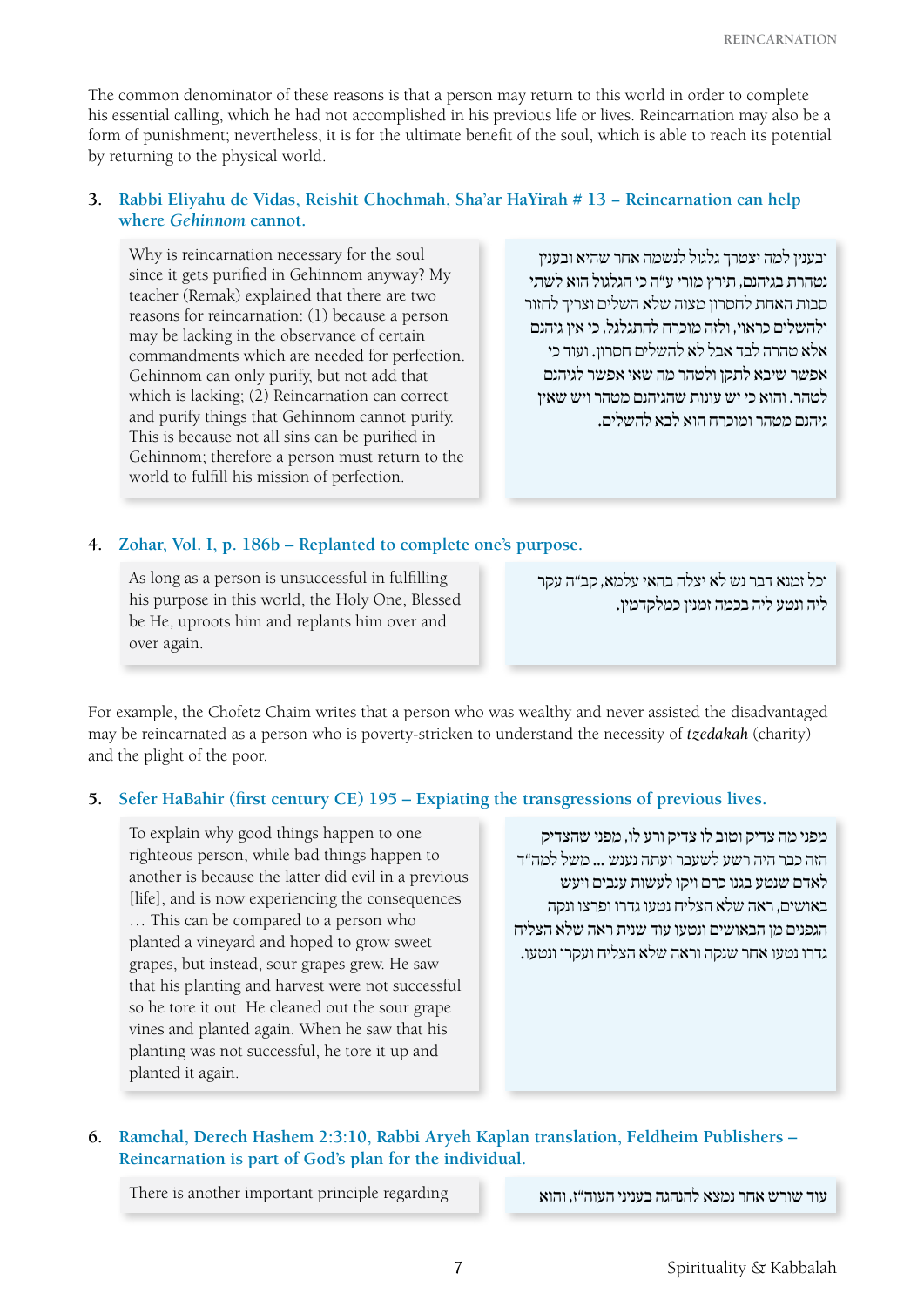God's Providence. God arranged matters so that man's chances of achieving ultimate salvation should be maximized, as discussed earlier.

A single soul can be reincarnated a number of times in different bodies, and in this manner it can rectify the damage done in previous incarnations. Similarly, it can also achieve perfection that was not attained in its previous incarnations …

There are many details in the concept of reincarnation, involving the manner in which an individual is judged according to one incarnation, and how this judgment depends on previous incarnations. The crucial point, however, is the fact that all is truly fair and just, as the Torah states, "The Creator's work is perfect, all His ways are justice" (Devarim 32:4).

No created thing can encompass God's thoughts or the profound depth of His plan. We only know that, like all other such concepts, the principle of reincarnation as one of man's experiences also follows the rule of fair judgment, as decreed by God to perfect mankind in general.

שהחכמה העליונה סידרה להרבות עוד ההצלה כמ"ש,

שנשמה אחת תבא לעוה"ז פעמים שונות בגופים שונים, ועל ידי זה הנה תוכל לתקן בפעם אחת את אשר קלקלה בפעם אחרת, או להשלים מה שלא השלימה...

והנה פרטי בחינות רבות ימצאו בענין זה של הגלגול, איך יהיה האדם נידון לפי מה שהוא בגלגולו, ולפי מה שקדם בגלגול אחר, לשיהיה הכל על פי המשפט האמיתי והישר, ועל כל זה נאמר, הצור תמים פעלו כי כל דרכיו משפט וכו'.

ואין בברואים ידיעה שתוכל לכלול מחשבותיו ית"ש ועומק עצתו, רק הכלל הזה ידענו ככל שאר הכללים, שאחד ממקורות מקריהם של בני האדם בעוה"ז הוא הגלגול, על פי אותם החוקים והמשפטים הישרים שהוחקו לפניו ית' להשלמת זה הענין כלו:

# **Part B. The Nature of Reincarnation**

Reincarnation can assist a person to reach perfection by perfecting different components of the soul that was not achieved in a previous lifetime, which explains why souls can be reincarnated as either human beings, animals, flowers, or inanimate objects. These latter three forms of reincarnation are called transmigration, which is in essence a purification designed to spiritually cleanse the soul. Placed within a sub-human form of existence, the soul is no longer able to achieve rectification by means of free will; it may, however, achieve perfection and spiritual cleansing by means of passive events.

Some Kabbalists (based on Iyov 33:19-30, cited above) write that a person can be reincarnated as many as four times. The Zohar relates that as long as the soul is improving in perfection between incarnations, it will be given as many chances as it needs (Tikkunei Zohar 103a).

# **1. Sefer Chareidim, 7:57 – Is the soul aware of its reincarnated state?**

The Kabbalists say that even though a soul reincarnated in a human body is unaware of its initial incarnation, nevertheless, when it is incarnated in the body of an animal or a bird, it is aware of its former incarnation, and it has anguish and regret over how it has descended from the human form to the form of a beast.

ודע שאמרו המקובלים, שאף על פי כשמתגלגל אדם בצורת אדם, אינו יודע בגלגולו ראשון, מכל מקום כשמתגלגל בצורת בהמה חיה או עוף, הוא יודע בגלגולו הראשון, ומיצר ומצטער איך ירד משמים מצורת אדם לצורת בהמה.

What determines the way one is reincarnated?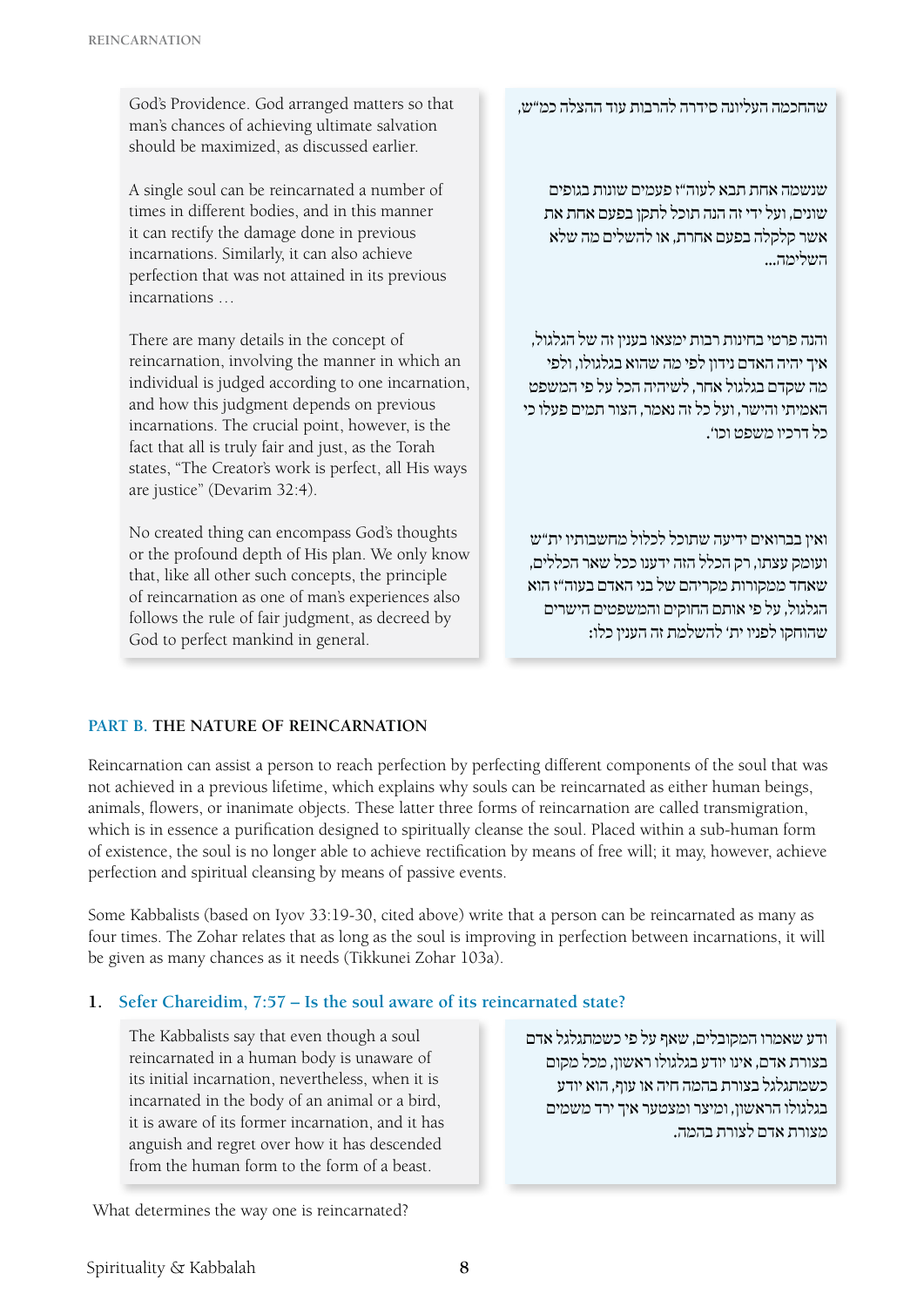# **2. Arizal, Sha'ar HaGilgulim, Ch. 22 – The form of reincarnation fits the nature of the previous deeds.**

After a person dies, he is punished for his transgressions in many ways, even before he enters Gehinnom. These ways are called *gilgul*. He may be reincarnated in an inanimate object, or in a plant, or in an animal, or in a human. Most people will not escape their being reincarnated in these ways … The degree of transgression determines whether he will be reincarnated in a plant, an animal, etc.

אחר פטירת האדם, נפרעים ממנו על חטאתיו, קודם שיכניסוהו בגיהנם, בהרבה מציאיות של עונש, וכלם נקראים גלגולים. רוצה לומר, כי יתגלגל או בדומם, או בצמח, או בחי, או במדבר. וכמעט רוב בני האדם לא ימלטו מלהתגלגל בגלגולים אלה... ואמנם כפי ערך חטא האדם, כך בחי' אופני גלגולו, אם בצומח, אם בב"ח וכו'.

### **Key Themes of Section II**

- [ **The soul a spark of the Divine is charged with the mission of perfecting itself in the physical world. Clothed in a body, the soul will have the opportunity to earn its perfection through the correct use of its free will.**
- [ **Should the soul fail to accomplish its task in one lifetime, it may be reincarnated, either as an opportunity to complete its perfection or as purification for transgressions committed in a previous life.**
- [ **Reincarnation benefits the soul in ways that Gehinnom cannot, for it provides further opportunity for the soul to perfect itself through the mechanism of free will. In this way, reincarnation is a kindness from God that is for the ultimate good of the soul.**
- [ **The number of reincarnations that a soul can undergo varies. The Zohar relates that as long as the soul is perfecting itself during each incarnation, it will be given as many chances as it needs (Tikkunei Zohar 103a).**
- [ **Whereas the conventional process of reincarnation involves the return of a human soul into a human body, a human soul may also be reincarnated in an animal, plant, or even an inanimate object.**

# **Section III:** The Philosophical Implications of Belief in Reincarnation

Incorporating the possibility of reincarnation into our worldview can change our perspective on a number of issues. The suffering of the innocent, the injustice in the world, and even the purpose of life all take on new meaning in light of reincarnation.

#### **Part A. Personal Accountability for the Perfection of One's Soul**

Since the purpose of reincarnation is to provide a second (or third ...) chance to perfect one's soul, we can learn from this that the job of soul perfecting is entirely up to us.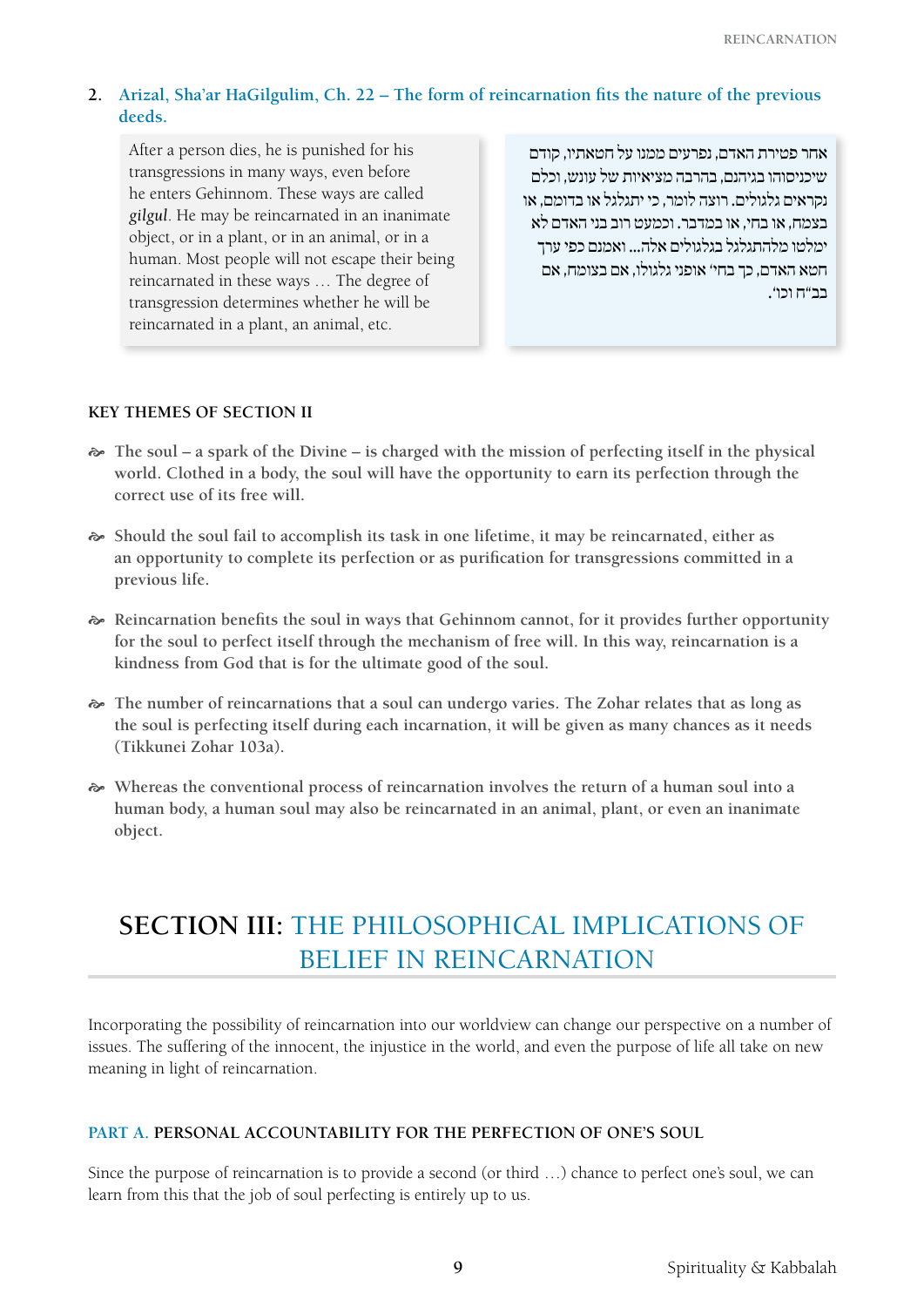# **1. Mishnah Berurah, Sha'ar HaTziyun 622:6 – We have the responsibility to perfect our soul; if not in this lifetime, then the next.**

A person may repeatedly despair of correcting his faults and conclude that if God decrees that he dies because of his failure there is nothing he can do about it. However, this is a mistaken attitude … The soul will be reincarnated over and over again in this world … until the correction is achieved.

כי האדם חושב כמה פעמים לייאש את עצמו שאין יכול לתקן בשום אופן ועל כן יתנהג תמיד באופן א', ואם יגזור עליו הקב"ה למות ימות. אבל טעות הוא, שסוף דבר יהיה... ויבא עוד פעם ופעמים לעולם הזה ... לתקן,

# **2. Arizal, Sha'ar HaGilgulim, Introduction 16 − It may be our task to be careful in mitzvot that were overlooked in a previous lifetime.**

You will therefore understand that which we find in the Talmud that a certain Sage was careful in a certain mitzvah to a greater degree than in other mitzvot, and another Sage was conscientious in a different mitzvah, as we find that one Amora asked his fellow, "What was your father careful in?" and he responded that he was conscientious in the mitzvah of tzitzit or tefillin, etc. … The secret of the matter is that every Sage was particular in the mitzvah that he was lacking during a previous incarnation – either entirely, or in one of its details. This is also the secret discussed in the Talmud – that one person chose [to refine] particular character traits, whereas another chose [to refine] different traits … for each one chose the traits according to his reincarnation.

ובזה יתבאר לך מה שמצינו בתלמוד, כי חכם פלוני היה זהיר במצוה פרטיית יותר משאר המצות, וחכם א' היה זהיר במצוה אחרת. וכמו שמצינו שהיה שואל אמורא פלוני לחבירו אבוך במאי הוה זהיר טפי, וחבירו השיבו שהיה זהיר בציצית או תפילין וכיוצא בזה... אבל סוד הענין הוא, כי כל חכם וחכם היה זהיר באותה המצוה שהיתה חסירה ממנו בגלגול הקודם, או כלה, או פרט מפרטיה. וגם ז"ס מה שמצינו בתלמוד כי פלוני היה בורר לו מדות אלו, ופלוני היה בורר לו מדות אחרות, כמ"ש שאלו לפלוני במה הארכת ימים. א"ל, מימי לא עברתי על מדותי וגו', כי כל א' בורר לו מדות, כפי בחי' גלגולו:

# **3. Ramchal, Derech Hashem, 2:3:10, Rabbi Aryeh Kaplan translation, Feldheim Publishers – Previous lives may determine the challenges we face in this life.**

When an individual has a reincarnated soul, it is possible that he will be affected in a particular manner as a result of his deeds in a previous incarnation. The situation in which he is placed may follow from this, and this situation may bring with it the special responsibility given to him, as discussed earlier*.*

... והנה אפשר שיגיעו ענינים לאדם שנשמתו מגולגלת, כפי מה שיוגרם לה מצד מה שעשתה בגלגול קודם, וינתן לאדם ההוא בעולם מצב כפי זה, וכפי המצב שינתן לו יהיה המשא אשר יוטל עליו וכמש"ל.

#### **Part B. Why Bad Things Happen To Good People**

Reincarnation can help explain why a righteous person might endure seemingly unjustified suffering.

#### **1. Vilna Gaon, Even Shleimah 3:5 − Understanding why the righteous suffer.**

Somebody who was a wicked person in his first והקב"ה בחסרון האשון, מורידו הקב"ה בחסרון היי שהיה רשע הגלגול הא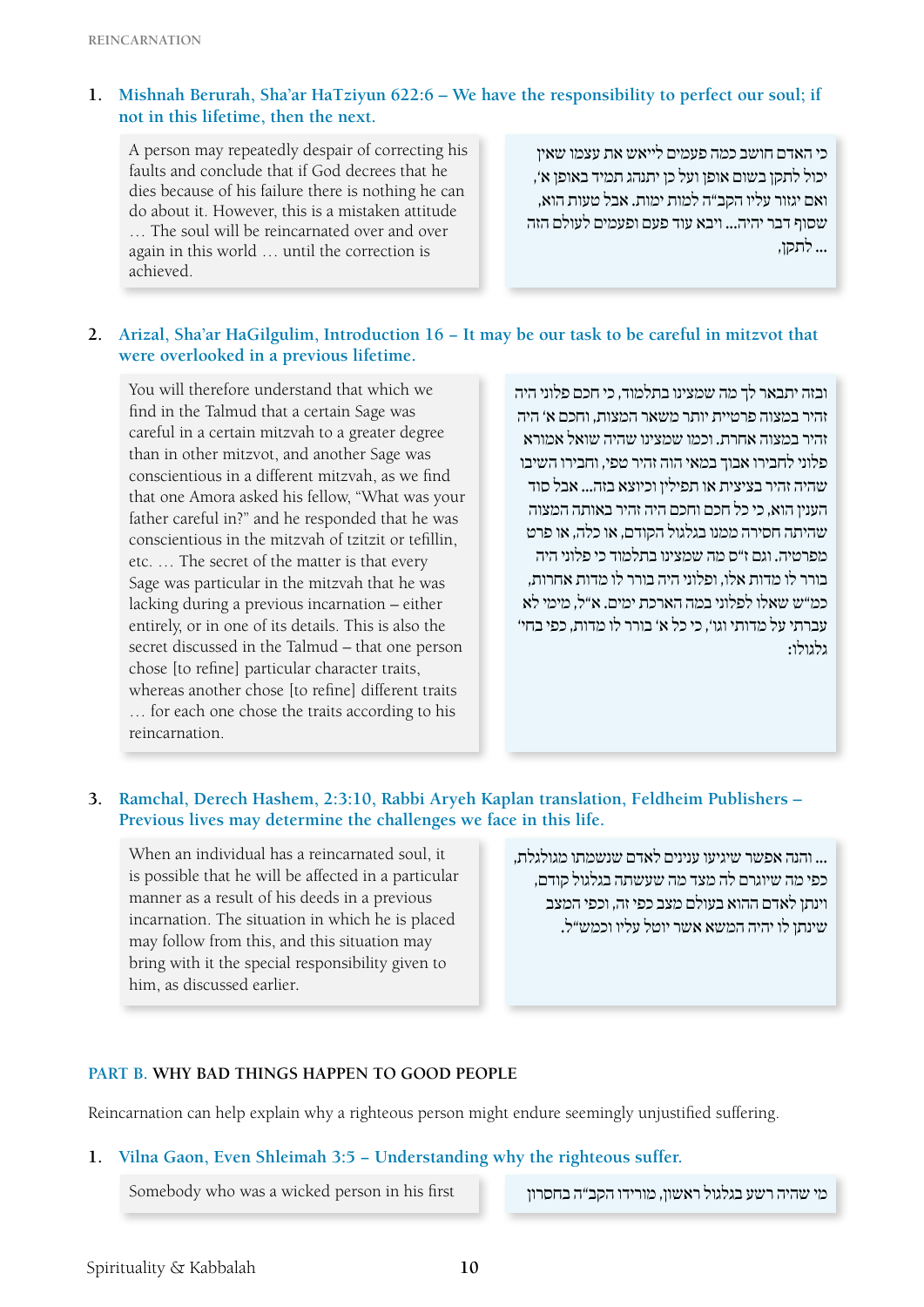incarnation, God brings him down in the [time of the] waning of the moon, and he lives a life of poverty, even though he is now righteous. This is "A righteous person, for whom bad things happen," and of this the Sages said, "Length of life, number of children, and the extent of one's sustenance do not depend on one's merit, but on one's *mazal*" (Moed Katan 28a).

הלבנה, ואז הוא בחסרון כל ימיו, אע"פ שהוא עכשיו צדיק גמור, וזהו: "צדיק ורע לו", ועל זה אמרו "חיי, בני ומזוני לא בזכותא תליא מילתא אלא במזלא תליא מילתא" ]מ"ק כח.[.

For further insights, please refer to the Morasha class on Suffering.

### **Part C. Human Injustice**

**1. Rabbi Moshe Chaim Ephraim of Sudikov, Degel Machaneh Ephraim, Parshat Mishpatim − Reincarnation helps explain seeming injustice.**

"These are the ordinances that you shall set before them" (Shemot 21:1). On this verse, the Zohar (II:94a) says: "These are the cycles of reincarnation …" This is a surprising connection, seeing that the subsequent verses speak about monetary laws. However, I heard the following explanation: One person accuses another in court [that he owes him money]. Though the defendant knows he is innocent, the Torah nevertheless obligates him to pay. He should not be plagued by the question "Isn't the Torah a Torah of truth, whose paths are pleasant?" because this *is* the truth of the Torah and its pleasantness. How can this be so?

Undoubtedly, he owed this money to the other man in a previous incarnation, and the Torah is now making him pay in order to free him from this debt. As for the person who took the money deceitfully, he will have to give his own accounting in the future. This is only one example of many possible cases.

This is what the holy Zohar alludes to in its reading of the verse: "These are the ordinances." For while the law may at times seem unjust, really "these are the cycles of reincarnation." The Creator of the world and of all souls knows what occurred between individuals in previous lives, and directs His world according to the Torah, with love and compassion, with righteousness and true justice.

ואלה המשפטים אשר תשים לפניהם. איתא בזוה"ק (משפטים צ"ד.) אילין סדורין דגלגולא עיין שם. והוא תמוה לכאורה הא בפסוק מפרש ואזיל דיני ממונות, אך שמעתי בענין הדין שאחד דן את חבירו לבית דין ויודע בעצמו שבודאי הוא זכאי בדין והתורה מחייבתו אל יקשה לו הלא תורת אמת היא ודרכיה דרכי נועם כי זהו אמיתות התורה ונועם דרכיה?

כי בודאי מסתמא היה חייב בגלגול העבר לאיש הדן עמו וכעת חייבתו התורה לשלמו כדי לצאת ידי חובתו וחבירו שלוקח עתה המעות במרמה הוא עתיד ליתן את הדין וכאלה רבים בעניני דינים,

וזה יש לומר שרימז הזוה"ק "ואלה המשפטים" שהם דיני ממונות אף על פי שמן הנראה הם נגד האמת לפעמים אך דהאמת הוא אילין סדורין דגלגולא והיינו הבורא הכל ובורא כל הנשמות הוא היודע איך היה בגלגולים הקודמים בין איש לחבירו ככה יסובב המסבב ומנהיג על פי התורה את עולמו בחסד וברחמים ובצדק ובמשפט.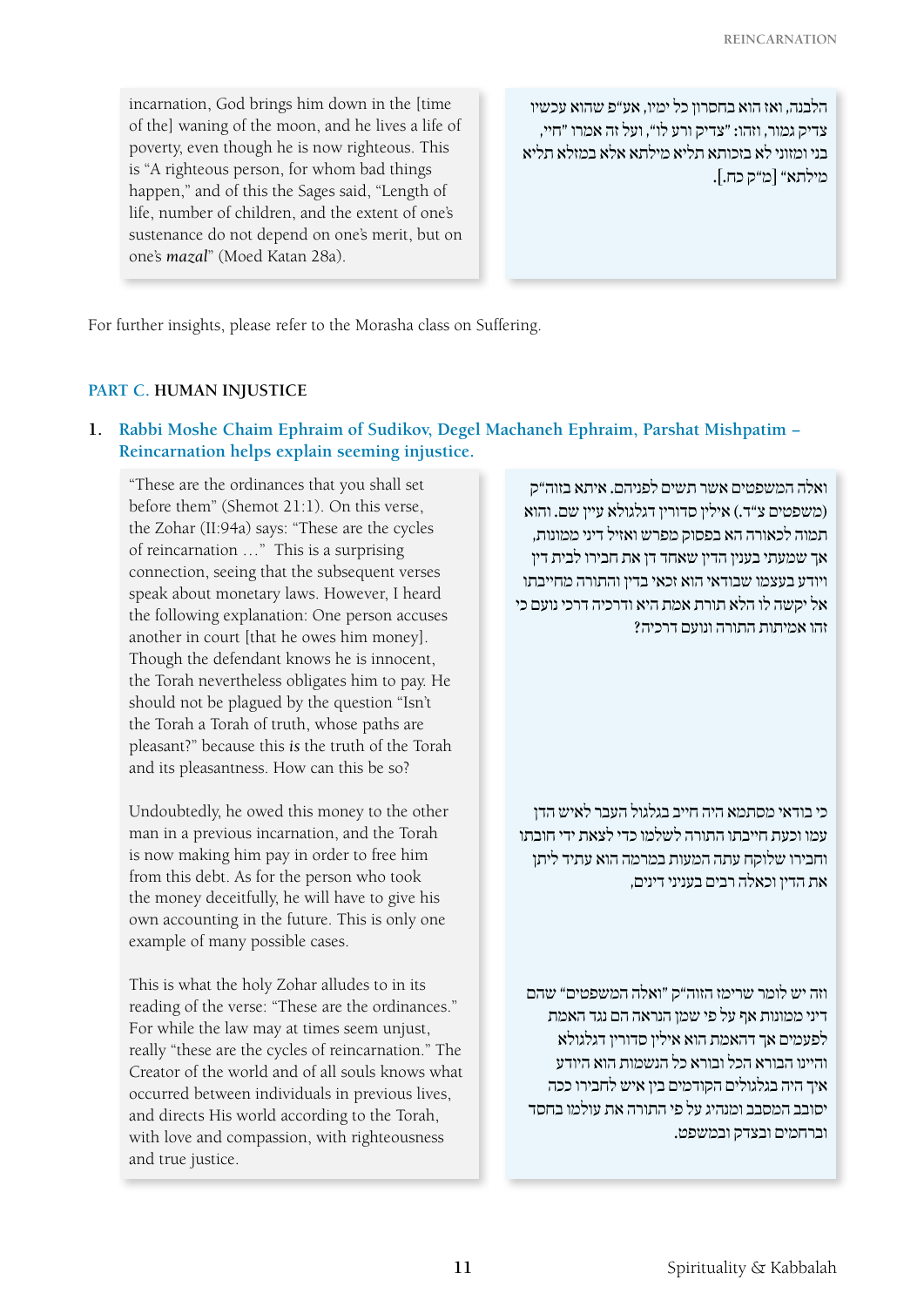# **Part D. Premature Death**

The Chofetz Chaim writes that a child who dies young might have been the reincarnation of a great person (Mishnah Berurah, Orach Chaim 23:5).

#### **Part E. Disabilities**

**1. Rabbi Mordechai Becher, Ohr Somayach's** *Ask the Rabbi***, issue #245 − Reincarnation may explain why some people have only minimal interaction with this world.**

I've heard that the famous "Chazon Ish," Rabbi Avraham Yeshaya Karelitz, stood up for people with Down syndrome and the like. If this is true, I understand it as follows:

Each person is given faculties. These faculties allow him to reach his potential. The greater gifts and faculties a person is given, the more he is obligated to achieve. A person is created far away from a goal but given the tools to get there. A person born with very limited faculties obviously has a much smaller goal to achieve. So, in essence, the person of limited capabilities is created closer to his state of personal perfection.

Such a person may even be a reincarnation of a great *tzadik* or *tzadeket* (righteous person) who achieved near perfection the first time around, but needs to come back to this world to be able to achieve perfection. Such a person is worthy of respect.

#### **Key Themes of Section III**

- [ **The possibility of reincarnation changes one's perspective on life. If reincarnation awaits the soul that leaves this world unperfected, then the responsibility for perfecting one's soul cannot be shirked.**
- [ **Reincarnation can help answer philosophical questions: Why do bad things happen to good people? Why do innocent people suffer and die? Why are some people naturally more gifted while others have such difficult challenges?**
- [ **Taking reincarnation into account also changes one's perspective on the seeming injustice in the world, whether human or Divine.**

# **Section IV:** Evidence of Past Lives

Reincarnation is a central tenet of Hinduism. A Harris Poll in the US revealed that 24% of all Americans believe in reincarnation. Judaism does not seek non-Jewish or secular sources to authenticate its religious principles. In fact, the opposite is true – Judaism upholds its religious principles despite non-Jewish challenges such as in the alleged cruelty of kosher *shechitah* (slaughtering). Nevertheless, it is worthwhile to present a range of evidence for reincarnation reflecting widespread belief in what is not normally viewed as a Jewish phenomenon.

The challenge of documenting cases of reincarnation is that the vast majority of people recall nothing of previous lives. Furthermore, evidence for reincarnation is normally based on random individual accounts. This has begun to change with the establishment of the Division of Perceptual Studies at the University of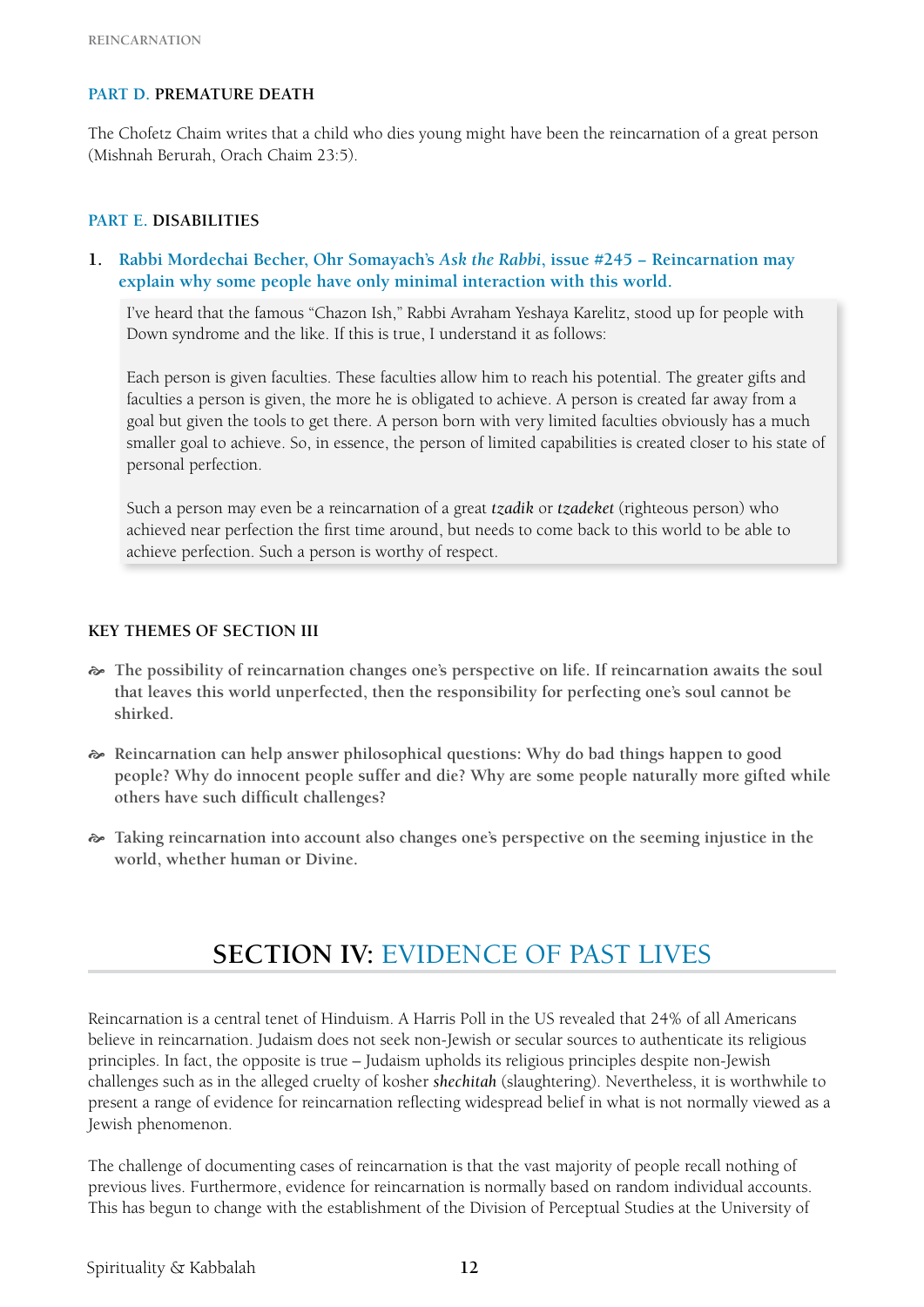Virginia School of Medicine that is systematically researching and analyzing cases of reincarnation. Extensive studies conducted by Dr. Ian Stevenson and Dr. Brian Weiss have collected a large body of evidence supportive of reincarnation from four areas:

- 1. Past-life regression: "remembering" details of past lives while under hypnosis
- 2. Past life memories: children remembering details of their past life
- 3. Unlearned abilities: the uncanny ability some people have to speak foreign languages that they were never exposed to, or to perform skilled tasks they were never trained in
- 4. Physical signs of past-life wounds: the matching-up of identity by means of physical signs of wounds sustained in the former life

In this section we will explore the emerging field of Perceptual Studies.

### **Part A. Scientific Investigation**

#### **1. Stan Grof M.D., Holotropic Mind – An area of serious study.**

So convincing is the evidence in favor of past life influences that one can only conclude that those who refuse to consider this to be an area worthy of serious study must be either uninformed or excessively narrow-minded.

# **2. Jane Bosveld, Discover Magazine, June 2007, "Soul Search − Will Natural Science Pin Down Our Supernatural Essence?" − Evidence is building to support reincarnation.**

At the Division of Perceptual Studies (University of Virginia), there are file cabinets bulging with case studies of people who think they … remember past lives: who they were, where they lived, what they looked like, what work they did, all sorts of details of a life.

Psychiatrist and physician Ian Stevenson, who founded DOPS, began gathering stories of past lives in 1960. He also made personal trips to verify and document the details, including reports of children with birthmarks corresponding to wounds the "previous personality" received and phobias related to the cause of death. Stevenson died early this year, but child psychiatrist Jim B. Tucker, author of *Life Before Life: A Scientific Investigation of Children's Memories of Previous Lives*, is continuing his work. Tucker has helped build a database of 1,400 cases of possible reincarnation. At his office at DOPS, Tucker explains that with the stronger cases "kids tend to start talking about these memories at an earlier age. They talk about them with more emotion. They give a lot of details, including specific names about the previous life."

Investigating reincarnation is an even thornier research problem than studying NDEs (near death experiences). Although almost every culture has stories of people whose souls returned after death, the evidence for that return consists mostly of recollections and anecdotes. Tucker does his best to examine as many of the memories in each case as possible. Sometimes he locates family members and consults local historians to confirm information. Nevertheless, Tucker says, "We would never say that we have proved that reincarnation occurs. I think we can only say that we've produced evidence for it."

#### **Part B. Paranormal Behavior in Children**

The cases of paranormal behavior involving children are the most telling signs of reincarnation. Unlike adults, children lack the cunning to fabricate elaborate lies and they also lack the inhibitions that would hinder an adult. As such, cases of children relating information about past lives have been at the core of scientific research into reincarnation. We give here just a couple of examples, but there are many, many more.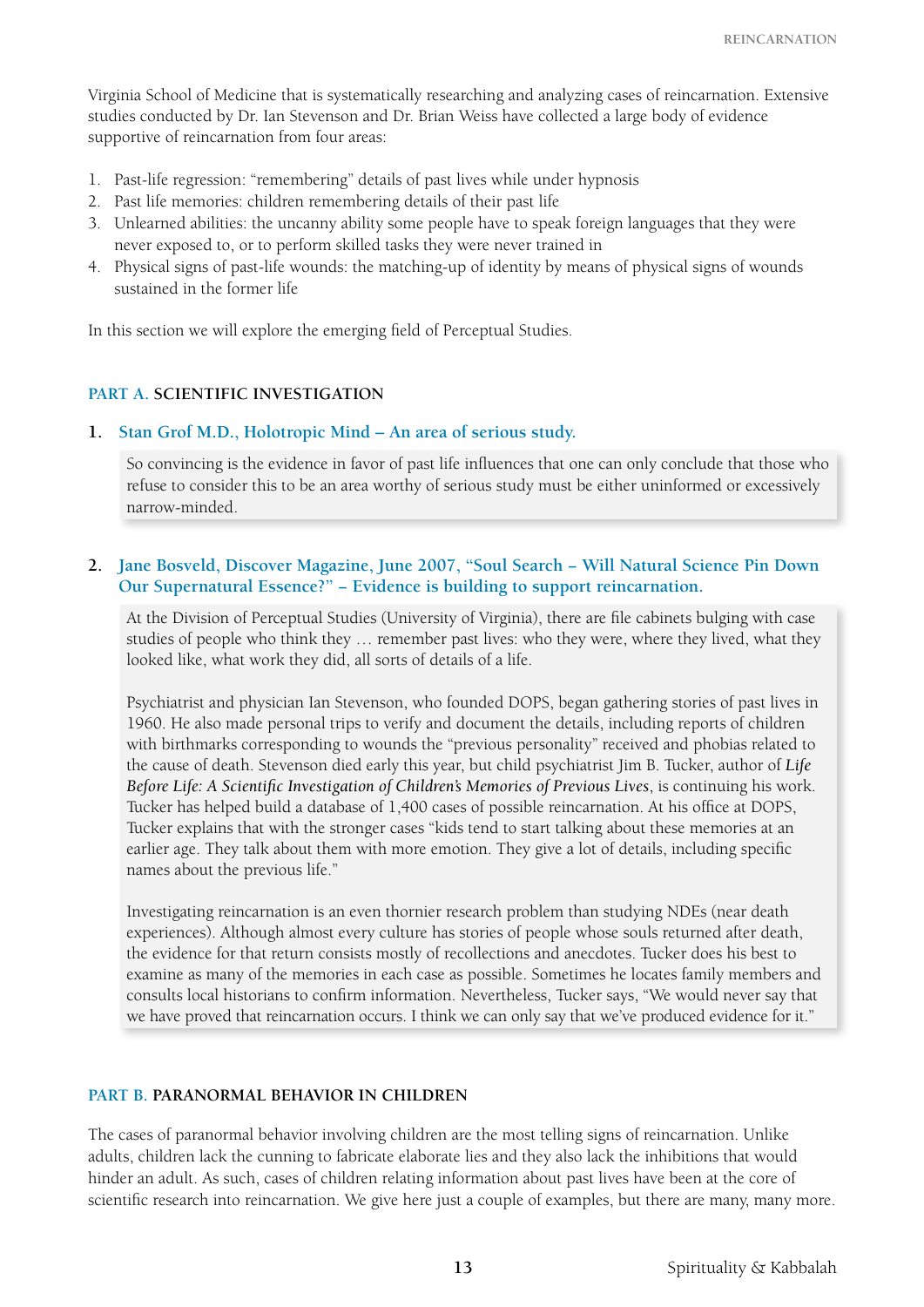# **1. Carol Bownan's Past Life Forum***,* **www.childpastlives.org – Reincarnation of a Twin Towers' fireman.**

I've been looking on the internet for someone talking about their child having past life memories from 9/11. My son has been talking about it for almost a year now … he's almost four … He started out insisting that he doesn't just want to be a firefighter, that he is one … he would get up in the morning and put on his fire outfit (his big reward for being potty trained) and tell me he's going to work. He would take his play axe and pretend to chop down the walls etc. because there was fire behind them. That's how it started and the info just progressed … we were reading a Curious George book about him in the big city and he said very matter-of-factly … bad men knocked those buildings over, pointing at the Twin Towers picture (he has also never been exposed to 9/11 scenes … I am also a stay at home mom). Then he said planes broke in them and he couldn't help … he also told me there were people jumping because they wouldn't wait for him to get them … He told me he was stuck and was trying to break through the wall to get the people out because they were calling for them … He has also gone on extensively about the type of trucks he was in … the color bucket on the truck and how it feels to come down from up high in the bucket … very detailed about firefighting and has stated he's not a firefighter – he's fire rescue … we have no firefighters in the family but the details I could go on with forever … he also talks about his friend Mike who is also a firefighter … It has opened my eyes to a whole new reality … my husband still doesn't want to believe it, but the details are far too much for a three-year-old to make up … it makes me feel better someone else is experiencing this too.

# **2. Reincarnation International, Vol. I, #2 – Indian boy recalls details of past life.**

Titu Singh was two-and-a-half-years-old when he began to tell his family of his other life in Agra, a city in northern India. His memories were quite specific: he said that he had been the owner of a radio, TV and video shop, his name was Suresh Verma, he had a wife named Uma and two children. He also said that he had been shot, then cremated, and his ashes had been thrown in the river. His parents didn't take him seriously at first, but his behavior puzzled them – he often behaved as if he wasn't part of their family. "Titu is just an ordinary child, but sometimes he says and does things that only adults do," said his father. Repeatedly, Titu would tell his parents that he was homesick and wanted to go back to Agra. Once, he became so insistent about leaving, that he rolled his clothes into a bundle and threatened to leave home.

Titu's older brother decided to travel to Agra to check out his young brother's claims. He found a video shop called Suresh Radio, which was run by a widow named Uma whose husband had been shot, just as Titu had described. The brother approached Uma and explained how his little brother claimed to be her deceased husband. This information made Uma feel very odd. She decided to visit the Singh family the next day and see what truth there was in this young child's report. When the Verma family arrived unannounced, Titu was outside washing at the tap and spotted them first. He recognized them immediately and shouted to his parents that his "other family" had come. They invited the visitors to sit on the veranda, and Titu asked Uma to sit near him – an odd way for a five-year-old in India to relate to a grown woman. He asked about the children, and then stunned the widow by recounting the details of a family outing to a fair in a neighboring village where Suresh had bought her sweets, information that only she could have known. Titu later described burying gold in a hole in the house.

It was then arranged that Titu be taken to Agra. When he and his entourage arrived, it had been arranged for Suresh's two children to be playing among many other neighborhood children as a test for Titu. Titu recognized them immediately, singling them out from their playmates. Upon entering the video shop, Titu correctly identified changes made to the shop since Suresh's death …

Titu told more details of the murder to an Agra court and was able to "convince the authorities that he was the reincarnation of the murder victim." The outcome of the case was not given in this account, but a professor at Delhi University was quoted as saying, "Because of the police involvement, this is one of the very best documented cases of seeming reincarnation I have seen."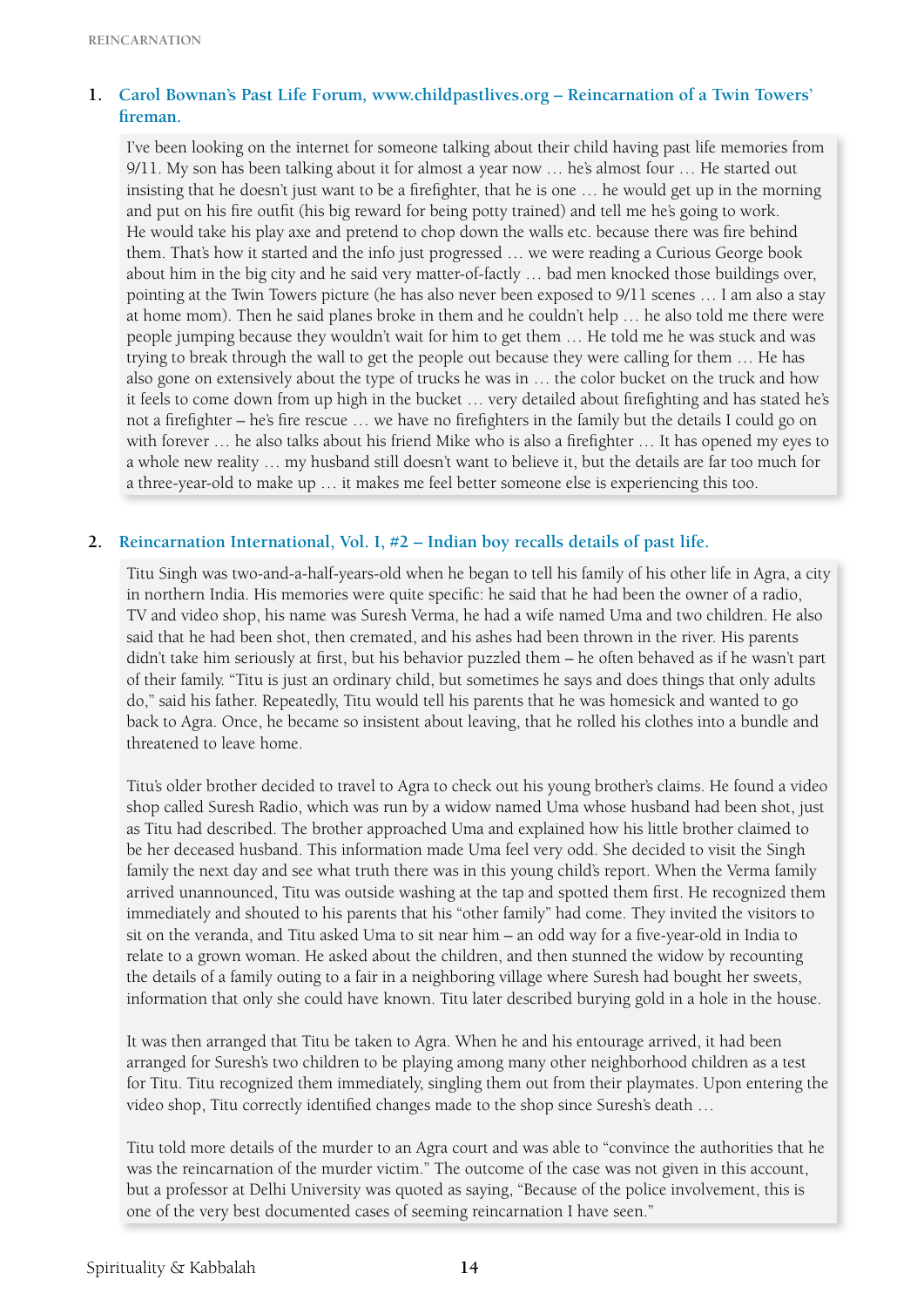#### **Part C. Xenoglossy**

Xenoglossy (from the Greek *xenos*, "foreign" and *glossa*, "tongue, language") is the paranormal phenomenon in which a person is able to speak a language he could not have acquired by natural means. For example, a person who speaks German fluently, but who has never studied it, has never been to a German-speaking country, and has never associated with German speakers, would be said to exhibit xenoglossy. The existence of xenoglossy is not generally accepted by linguists and psychologists. However, Ian Stevenson documented several cases that he considered authentic.

# **1. Rabbi Yaakov Astor, quoting Dr. Brian Weiss, Soul Searching, p. 115 – Children speaking Aramaic.**

It wasn't my case, but a few years back parents of two-year-old twin boys noticed that the boys were speaking a rather sophisticated private language. They brought the twins to the Linguistics Department at Columbia University, where it was determined that the boys were speaking Aramaic to each other. Now, Aramaic is still spoken in a few remote villages in Syria, but basically as scientists and observers, as we all are, how do you explain that? Where is that coming from?

#### **Part D. Physical Evidence of Reincarnation.**

#### **1. Indopedia, the Indological Knowledgebase: Reincarnation – Physical evidence of reincarnation.**

Perhaps the most significant anecdotal evidence in this regard is the phenomenon of young children spontaneously sharing what appear to be memories of past lives, a phenomenon which has been reported even in cultures that do not hold to a belief in reincarnation. Upon investigating these claims, Stevenson and others have identified individuals who had died a few years before the child was born who seem to meet the descriptions the children provided. In the most compelling cases, autopsy photographs reveal that the deceased individuals have fatal injuries that correspond to the unusual marks or birth defects of the child; for example, marks on the chest and back of a child line up precisely with the bullet entry and exit wounds on the body of an individual who has been shot.

#### **Key Themes of Section IV**

- [ **Those who believe in reincarnation span different religions and cultures.**
- [ **Science is in the process of gathering the evidence in favor of reincarnation as demonstrated by the establishment of the Division of Perceptual Studies at the University of Virginia School of Medicine.**
- [ **Evidence for reincarnation has been culled from (1) people remembering details of past lives while under hypnosis, (2) children remembering details of their past lives, (3) the uncanny ability some people have to speak foreign languages that they were never exposed to, or to performing skilled tasks they were never trained in, and (4) physical signs of past-life wounds.**